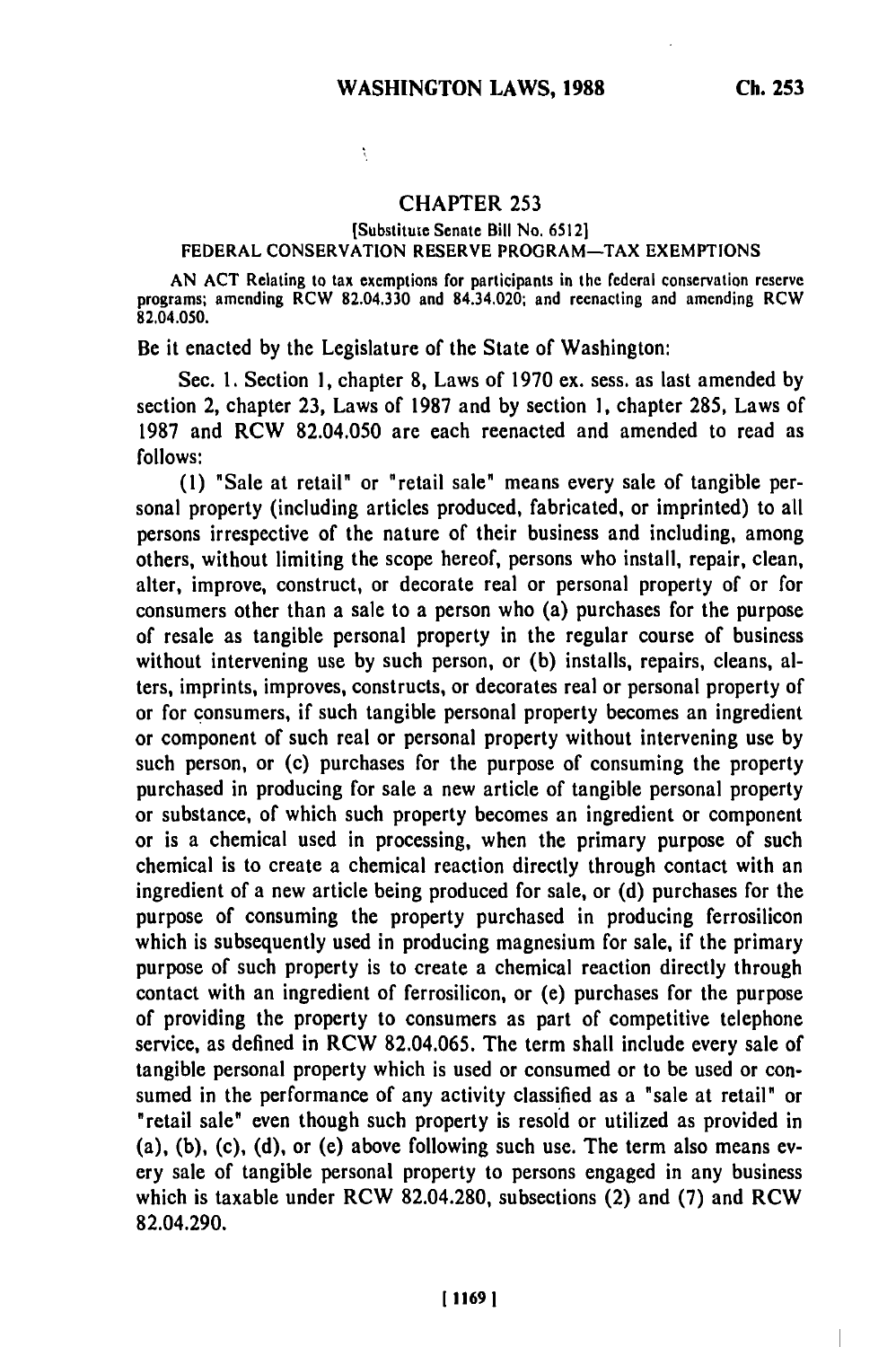(2) The term "sale at retail" or "retail sale" shall include the sale of or charge made for tangible personal property consumed and/or for labor and services rendered in respect to the following: (a) The installing, repairing, cleaning, altering, imprinting, or improving of tangible personal property of or for consumers, including charges made for the mere use of facilities in respect thereto, but excluding charges made for the use of coin operated laundry facilities when such facilities are situated in an apartment house, hotel, motel, rooming house, trailer camp or tourist camp for the exclusive use of the tenants thereof, and also excluding sales of laundry service to members **by** nonprofit associations composed exclusively of nonprofit hospitals, and excluding services rendered in respect to live animals, birds and insects; **(b)** the constructing, repairing, decorating, or improving of new or existing buildings or other structures under, upon, or above real property of or for consumers, including the installing or attaching of any article of tangible personal property therein or thereto, whether or not such personal property becomes a part of the realty **by** virtue of installation, and shall also include the sale of services or charges made for the clearing of land and the moving of earth excepting the mere leveling of land used in commercial farming or agriculture; (c) the charge for labor and services rendered in respect to constructing, repairing, or improving any structure upon, above, or under any real property owned **by** an owner who conveys the property **by** title, possession, or any other means to the person performing such construction, repair, or improvement for the purpose of performing such construction, repair, or improvement and the property is then reconveyed **by** title, possession, or any other means to the original owner; **(d)** the sale of or charge made for labor and services rendered in respect to the cleaning, fumigating, razing or moving of existing buildings or structures, but shall not include the charge made for janitorial services; and for purposes of this section the term "janitorial services" shall mean those cleaning and carctaking services ordinarily performed **by** commercial janitor service businesses including, but not limited to, wall and window washing, floor cleaning and waxing, and the cleaning in place of rugs, drapes and upholstery. The term "janitorial services" does not include painting, papering, repairing, furnace or septic tank cleaning, snow removal or sandblasting; (e) the sale of or charge made for labor and services rendered in respect to automobile towing and similar automotive transportation services, but not in respect to those required to report and pay taxes under chapter **82.16** RCW; **(f)** the sale of and charge made for the furnishing of lodging and all other services **by** a hotel, rooming house, tourist court, motel, trailer camp, and the granting of any similar license to use real property, as distinguished from the renting or leasing of real property, and it shall be presumed that the occupancy of real property for a continuous period of one month or more constitutes a rental or lease of real property and not a mere license to use or enjoy the same; **(g)** the sale of or charge made for tangible personal property, labor and services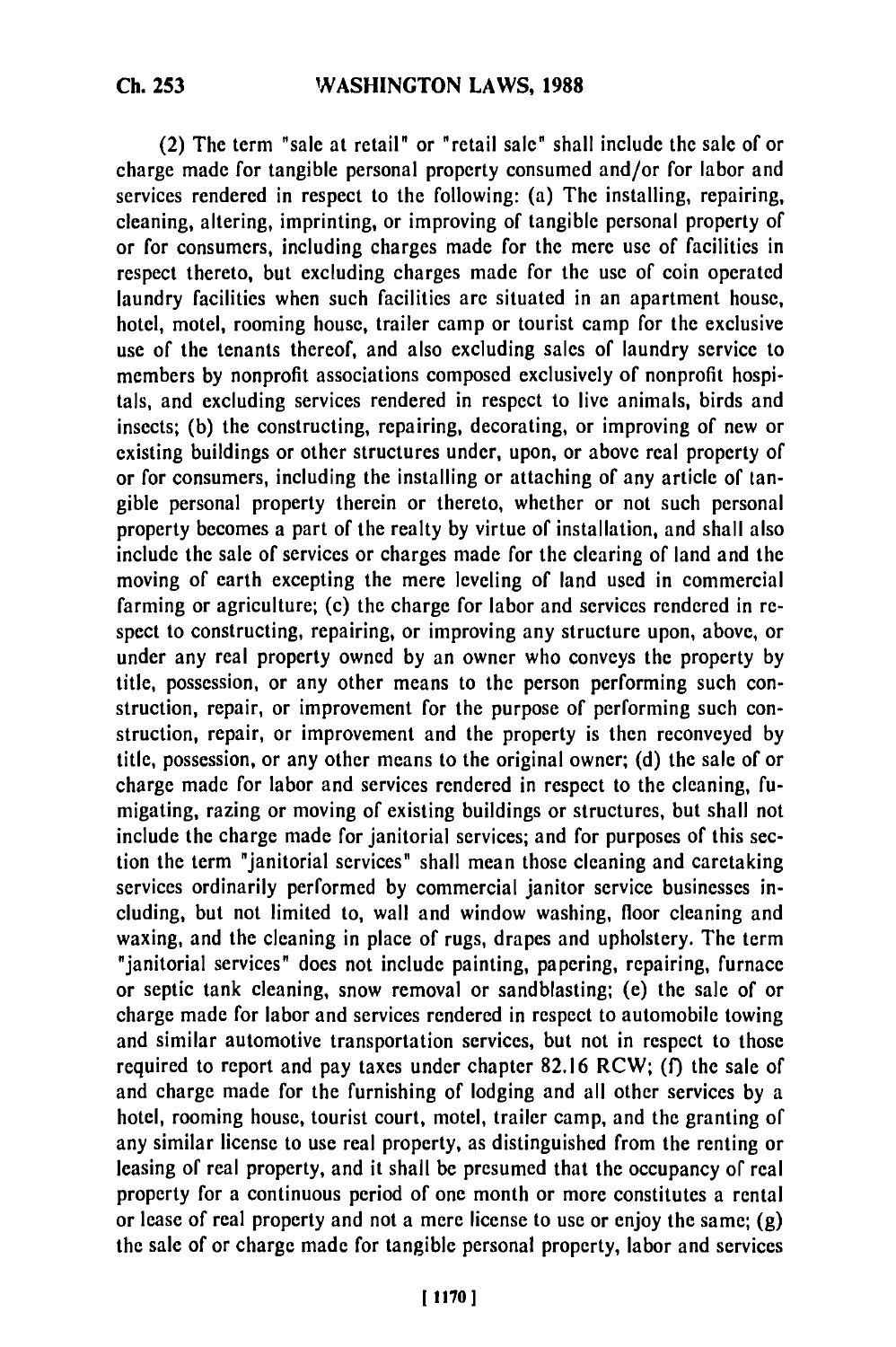to persons taxable under (a), (b), (c), (d), (e), and (f) above when such sales or charges are for property, labor and services which are used or consumed in whole or in part by such persons in the performance of any activity defined as a "sale at retail" or "retail sale" even though such property, labor and services may be resold after such use or consumption. Nothing contained in this paragraph shall be construed to modify the first paragraph of this section and nothing contained in the first paragraph of this section shall be construed to modify this paragraph.

**(3)** The term "sale at retail" or "retail sale" shall include the sale of or charge made for personal business or professional services including amounts designated as interest, rents, fees, admission, and other service emoluments however designated, received by persons engaging in the following business activities: (a) Amusement and recreation businesses including but not limited to golf, pool, billiards, skating, bowling, ski lifts and tows and others; **(b)** abstract, title insurance and escrow businesses; (c) credit bureau businesses; **(d)** automobile parking and storage garage businesses.

(4) The term shall also include the renting or leasing of tangible personal property to consumers.

(5) The term shall also include the providing of telephone service, as defined in RCW 82.04.065, to consumers.

(6) The term shall not include the sale of or charge made for labor and services rendered in respect to the building, repairing, or improving of any street, place, road, highway, easement, right of way, mass public transportation terminal or parking facility, bridge, tunnel, or trestle which is owned by a municipal corporation or political subdivision of the state or by the United States and which is used or to be used primarily for foot or vehicular traffic including mass transportation vehicles of any  $\text{kind}((\tau \cdot \text{nor } \text{shall } \cdot \text{it}))$ . The term shall also not include sales of feed, seed, seedlings, fertilizer, and spray materials to persons who participate in the federal conservation reserve program or its successor administered **by** the United States department of agriculture, or to persons for the purpose of producing for sale any agricultural product whatsoever, including plantation Christmas trees and milk, eggs, wool, fur, meat, honey, or other substances obtained from animals, birds, or insects but only when such production and subsequent sale are exempt from tax under RCW **82.04.330,** nor shall it include sales of chemical sprays or washes to persons for the purpose of post-harvest treatment of fruit for the prevention of scald, fungus, mold, or decay.

**(7)** The term shall not include the sale of or charge made for labor and services rendered in respect to the constructing, repairing, decorating, or improving of new or existing buildings or other structures under, upon, or above real property of or for the United States, any instrumentality thereof, or a county or city housing authority created pursuant to chapter **35.82**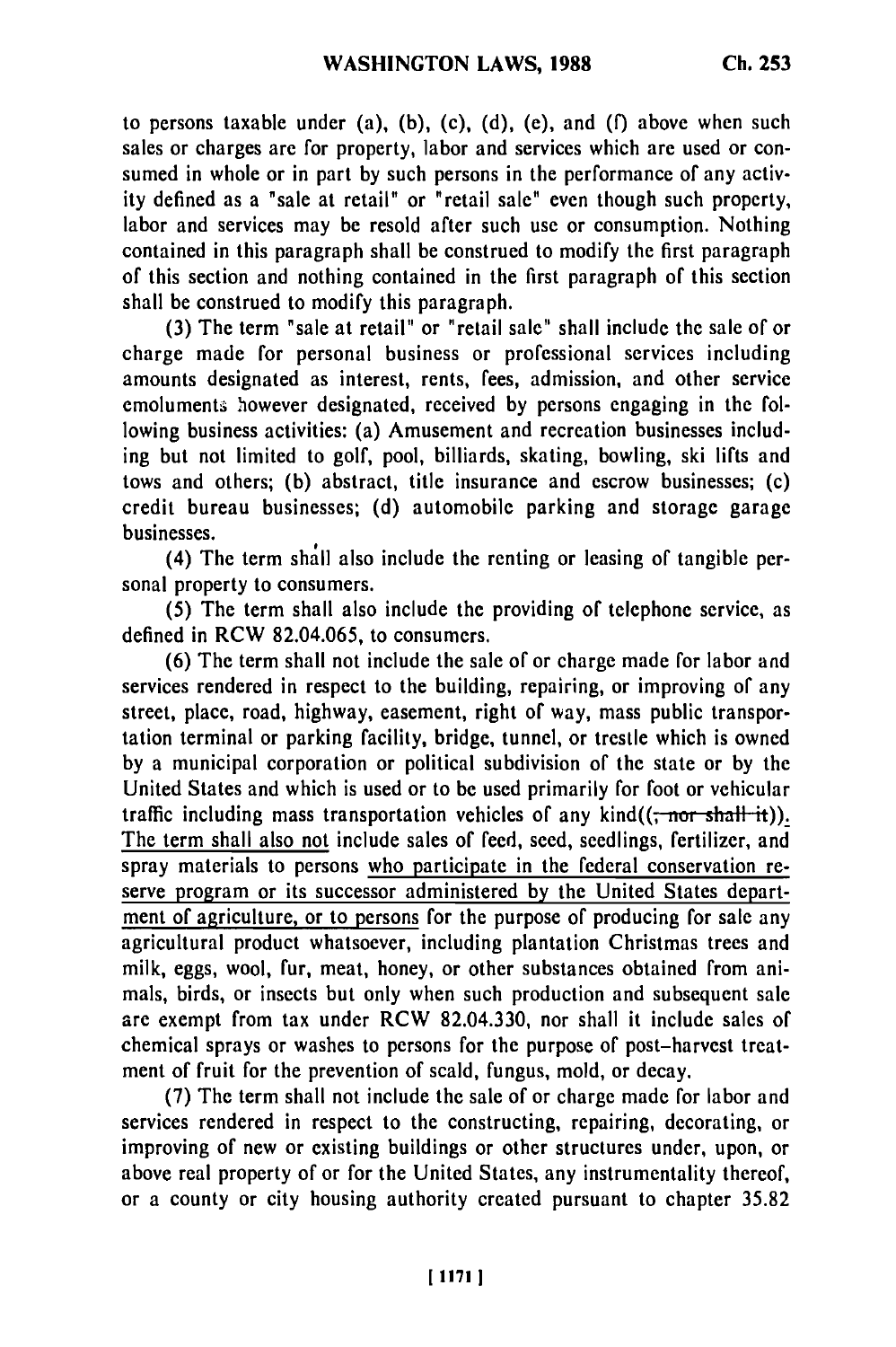RCW, including the installing, or attaching of any article of tangible personal property therein or thereto, whether or not such personal property becomes a part of the realty **by** virtue of installation. Nor shall the term include the sale of services or charges made for the clearing of land and the moving of earth of or for the United States, any instrumentality thereof, or a county or city housing authority.

Sec. 2. Section 4, chapter **23,** Laws of **1987** and RCW **82.04.330** are each amended to read as follows:

This chapter shall not apply to any person in respect to the business of growing or producing for sale upon the person's own lands or upon land in which the person has a present right of possession, any agricultural or horticultural produce or crop, or of raising upon the person's own lands or upon land in which the person has a present right of possession, any plantation Christmas tree or any animal, bird, fish, or insect, or the milk, eggs, wool, fur, meat, honey, or other substance obtained therefrom, or in respect to the sale of such products at wholesale **by** such grower, producer, or raiser thereof. This exemption shall not apply to any person selling such products at retail or using such products as ingredients in a manufacturing process; nor to the sale of any animal or substance obtained therefrom **by** a person in connection with the person's business of operating a stockyard or a slaughter or packing house; nor to any person in respect to the business of taking, cultivating, or raising timber; nor to any association of persons whatever, whether mutual, cooperative or otherwise, engaging in any business activity with respect to which tax liability is imposed under the provisions of this chapter. As used in this section, "fish" means fish which are cultivated or raised entirely within confined rearing areas on the person's own land or on land in which the person has a present right of possession.

This chapter shall also not apply to any persons who participate in the federal conservation reserve program or its successor administered **by** the United States department of agriculture with respect to land enrolled in that program.

Sec. **3.** Section 2, chapter **87,** Laws of **1970** ex. sess. as last amended **by** section **227,** chapter **3,** Laws of **1983** and RCW 84.34.020 are each amended to read as follows:

As used in this chapter, unless a different meaning is required **by** the context:

**(1)** "Open space land" means (a) any land area so designated **by** an official comprehensive land use plan adopted **by** any city or county and zoned accordingly or **(b)** any land area, the preservation of which in its present use would (i) conserve and enhance natural or scenic resources, or (ii) protect streams or water supply, (iii) promote conservation of soils, wetlands, beaches or tidal marshes, or (iv) enhance the value to the public